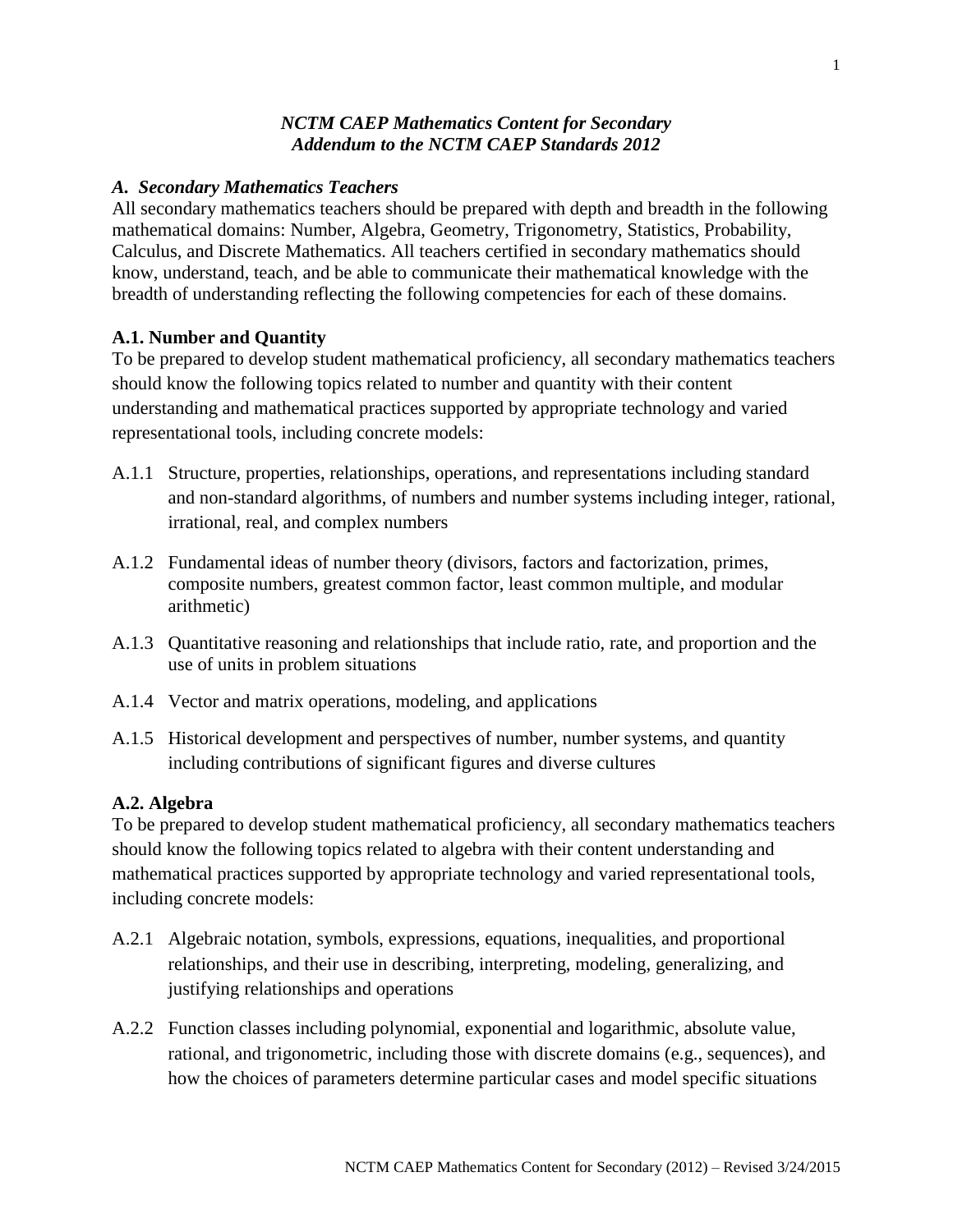- A.2.3 Functional representations (tables, graphs, equations, descriptions, recursive definitions, and finite differences), characteristics (e.g., zeros, intervals of increase or decrease, extrema, average rates of change, domain and range, and end behavior), and notations as a means to describe, reason, interpret, and analyze relationships and to build new functions
- A.2.4 Patterns of change in linear, quadratic, polynomial, and exponential functions and in proportional and inversely proportional relationships and types of real-world relationships these functions can model
- A.2.5 Linear algebra including vectors, matrices, and transformations
- A.2.6 Abstract algebra, including groups, rings, and fields, and the relationship between these structures and formal structures for number systems and numerical and symbolic calculations
- A.2.7 Historical development and perspectives of algebra including contributions of significant figures and diverse cultures

# **A.3. Geometry and Trigonometry**

To be prepared to develop student mathematical proficiency, all secondary mathematics teachers should know the following topics related to geometry and trigonometry with their content understanding and mathematical practices supported by appropriate technology and varied representational tools, including concrete models:

- A.3.1 Core concepts and principles of Euclidean geometry in two and three dimensions and two-dimensional non-Euclidean geometries
- A.3.2 Transformations including dilations, translations, rotations, reflections, glide reflections; compositions of transformations; and the expression of symmetry in terms of transformations
- A.3.3 Congruence, similarity and scaling, and their development and expression in terms of transformations
- A.3.4 Right triangles and trigonometry
- A.3.5 Application of periodic phenomena and trigonometric identities
- A.3.6 Identification, classification into categories, visualization, and representation of two- and three-dimensional objects (triangles, quadrilaterals, regular polygons, prisms, pyramids, cones, cylinders, and spheres)
- A.3.7 Formula rationale and derivation (perimeter, area, surface area, and volume) of two- and three-dimensional objects (triangles, quadrilaterals, regular polygons, rectangular prisms,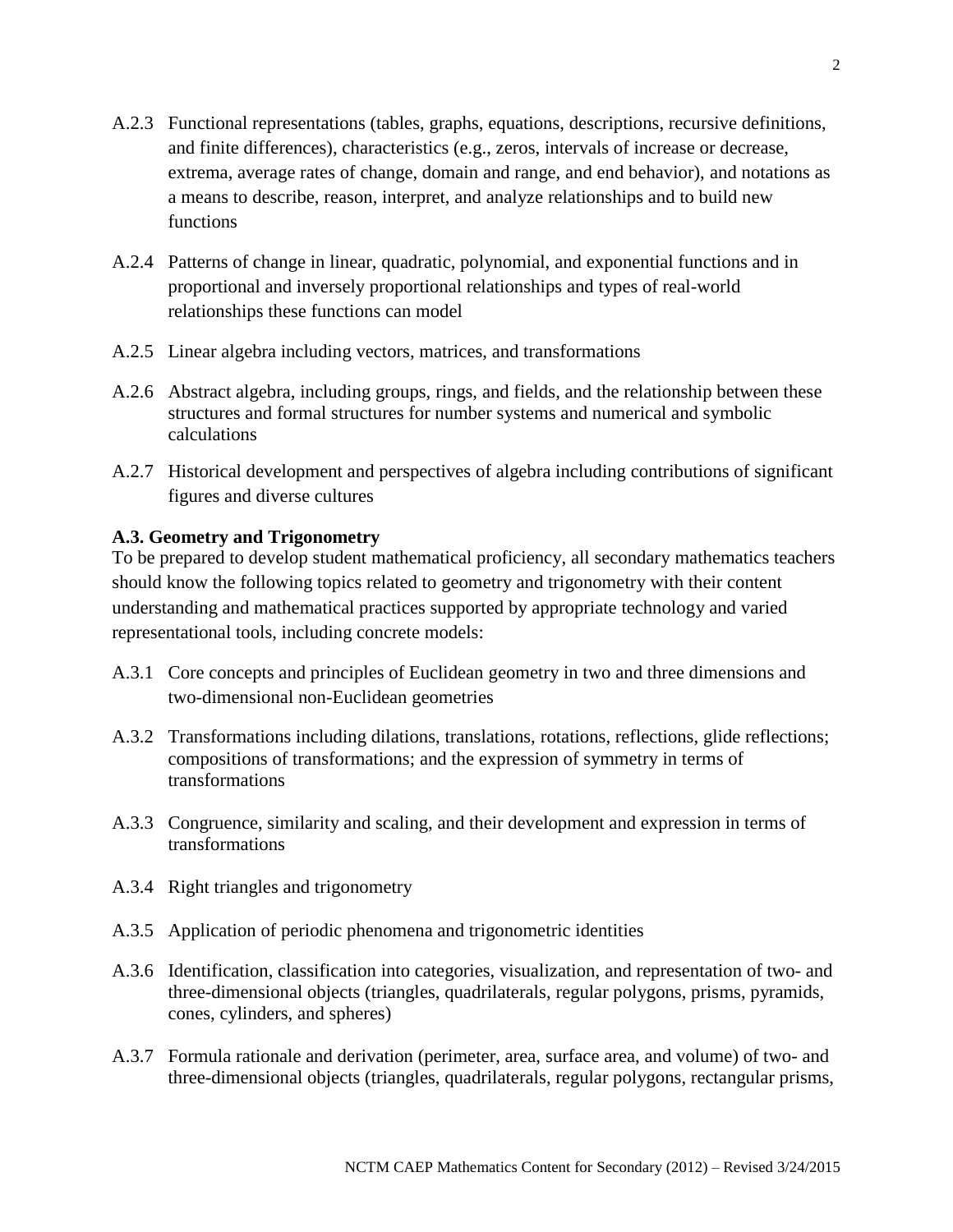pyramids, cones, cylinders, and spheres), with attention to units, unit comparison, and the iteration, additivity, and invariance related to measurements

- A.3.8 Geometric constructions, axiomatic reasoning, and proof
- A.3.9 Analytic and coordinate geometry including algebraic proofs (e.g., the Pythagorean Theorem and its converse) and equations of lines and planes, and expressing geometric properties of conic sections with equations
- A.3.10 Historical development and perspectives of geometry and trigonometry including contributions of significant figures and diverse cultures

## **A.4. Statistics and Probability**

To be prepared to develop student mathematical proficiency, all secondary mathematics teachers should know the following topics related to statistics and probability with their content understanding and mathematical practices supported by appropriate technology and varied representational tools, including concrete models:

- A.4.1 Statistical variability and its sources and the role of randomness in statistical inference
- A.4.2 Creation and implementation of surveys and investigations using sampling methods and statistical designs, statistical inference (estimation of population parameters and hypotheses testing), justification of conclusions, and generalization of results
- A.4.3 Univariate and bivariate data distributions for categorical data and for discrete and continuous random variables, including representations, construction and interpretation of graphical displays (e.g., box plots, histograms, cumulative frequency plots, scatter plots), summary measures, and comparisons of distributions
- A.4.4 Empirical and theoretical probability (discrete, continuous, and conditional) for both simple and compound events
- A.4.5 Random (chance) phenomena, simulations, and probability distributions and their application as models of real phenomena and to decision making
- A.4.6 Historical development and perspectives of statistics and probability including contributions of significant figures and diverse cultures

### **A.5. Calculus**

To be prepared to develop student mathematical proficiency, all secondary mathematics teachers should know the following topics related to calculus with their content understanding and mathematical practices supported by appropriate technology and varied representational tools, including concrete models: